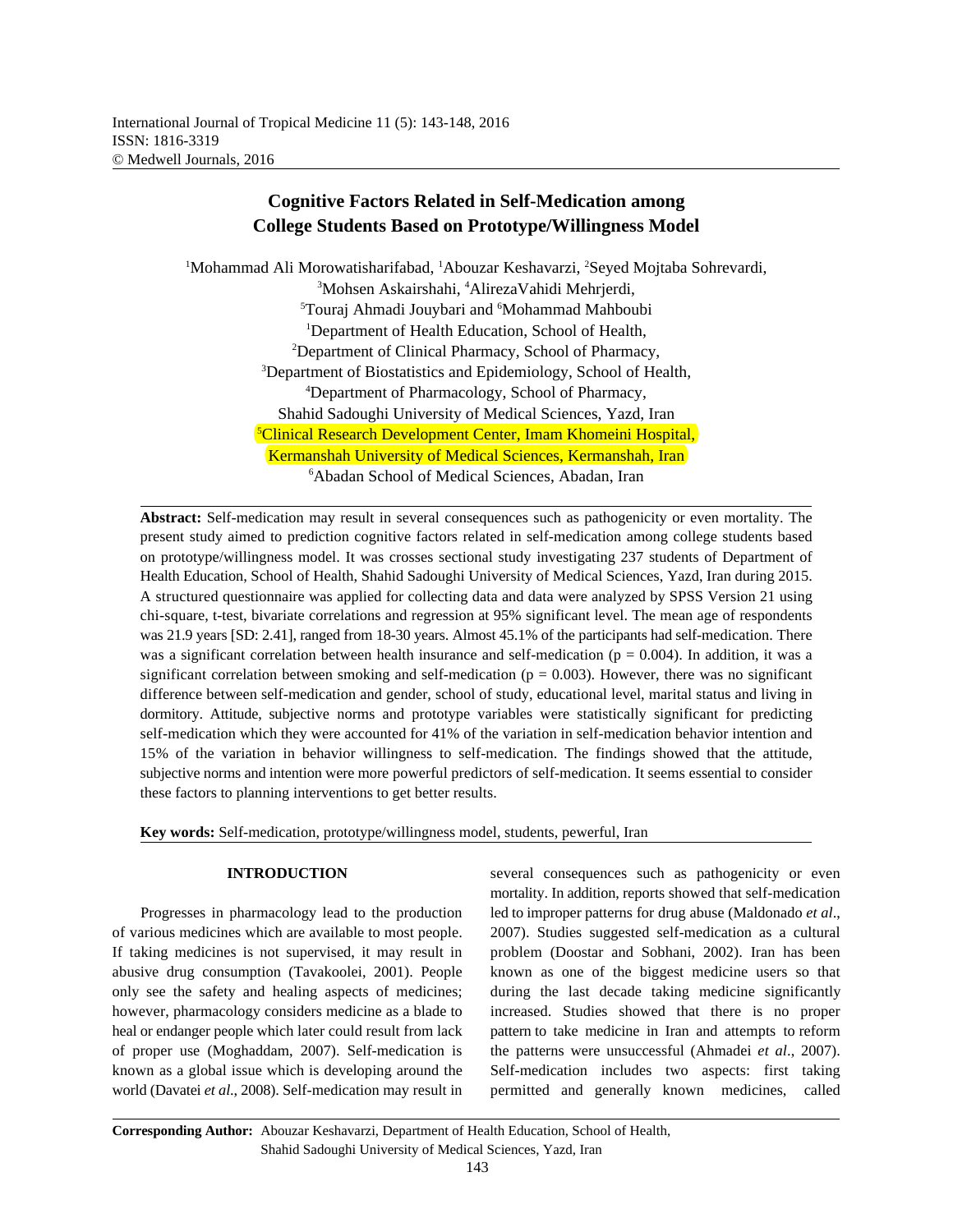this group of medicine is taken under the supervision of apply them, the present study aimed to investigate the experts, they may never create severe side effects. The medical care students in Shahid Sadoughi Center in Yazd, second group is called Prescription Only Medicines Iran to distinguish cognitive factors to self-medication (POM) which have strong side effects and are known as using prototype/willingness model. specific medicines. They must be prescribed by a doctor and patients cannot take them on their willing (Jalilian *et al*., 2013a; Sclafer *et al*., 1997). Since, self-medication is relative to people's cultural, social, religious and health educational beliefs and since World Health Organization (WHO) and also ministry of health and medical educationin Iran aim to develop proper patterns of medicine taking among people (Davatei *et al*., 2008), it seems important to recognize various behavioral factors at different levels to predict self-medication. One of the most important aspects of individual behavior is cognitive factors shaping behavior which would be significantly influential to self-medication at individual level. Since, it is impossible to distinguish cognitive factors to behavior without knowing behavior theories and patterns introduced by psychologists, it sounds necessary to make use of the patterns and theories as guides to health training promotion activities to answer questions by planners, e.g., 'why don't individuals behave properly?', 'how to change the behavior?' what factors should be considered to evaluate the program?

On the other hand, many studies suggested epidemiologic studies as the first step to preventive intervention planning (Alavijeh *et al*., 2015, 2016; Jalilian *et al*., 2014, 2016; Mousaviraja *et al*., 2014). Also, students have been known as an in danger group to risky behaviors due to their conditions and stress (Alavijeh *et al*., 2011; Hosseini *et al*., 2016). One of the practical patterns to avoid risky behaviors is Prototype/Willingness Model (PWM) which introduces two main theories on behavioral patterns to accomplish risky behaviors among youth. The first theory refers to logical decision making (like theory of reasoned action and planned behavior theory) and the second considers individual's imaginations and willingness in a certain condition as the source to decision making which aims to explain unplanned behaviors. These two theories founded the basis to prototype/willingness pattern by Gibbons *et al*. (1998) which shares some structures such as attitude and social norms with the theory of reasoned action and planned theory. Although, it introduces a similar procedure, the theory includes two new structures called prototype and behavioral willingness.

Due to lack of knowledge on the issue in Iran and also, the importance of distinguishing cognitive factors to

Over-The-Counter (OTC) which have few side effects. If self-medication while planning interventions and later,

## **MATERIALS AND METHODS**

It was cross-sectional study investigating 237 students of Shahid Sadoughi University of Medical Sciences, Yazd, Iran during 2015. To collect the required samples, various collages were considered as clusters and samples were randomly chosen proportional to size in each cluster. Samples were asked to fill out a questionnaire developed to the purpose of the present study on underlying and cognitive factors to the self-medication based on prototype/willingness patterns. The required data were collected in form of self-reporting. Respondents were informed about the security of provided data. Removing the incomplete questionnaires, 213 questionnaires were analyzed (response rate was 89.8%).

This study has been approved by the Institutional Review Board at the Shahid Sadoughi Medical Sciences and Health Services University (IR.SSU.SPH.REC. 1395.29).

The developed questionnaire included two parts. first, underlying information with 15 questions on students personal information: age (year), gender (male, female), college (Health, Paramedical, Medicine and Pharmacy, Dentistry, Nursing and Midwifery), education grade (undergraduate, graduate, doctoral and special professional), marital status (married, single), insurance (yes, no), having certain diseases (yes, no), living in a hostel (yes, no), smoking (yes, no) and taking medications during the past month (yes, no).

Second part includeditems on prototype/willingness patterns. The research team made use of the theory-based studies (Gibbons *et al*., 1998; Ataee *et al*., 2014; Alavijeh *et al*., 2013) to develop relative items to prototype/willingness pattern in a 5-likert-scale. Doing the initial reforms relative to illustrative questions concerning their ambiguity, long and partial reforms, several experts were consulted to re-examine the validity of the items; obtaining comments and content validity of the questionnaire, reforms were made. To check the reliability of the questionnaire, a pilot study was conducted among 25 similar students; using Cronbach's alpha reliability of the questionnaire was confirmed as follows.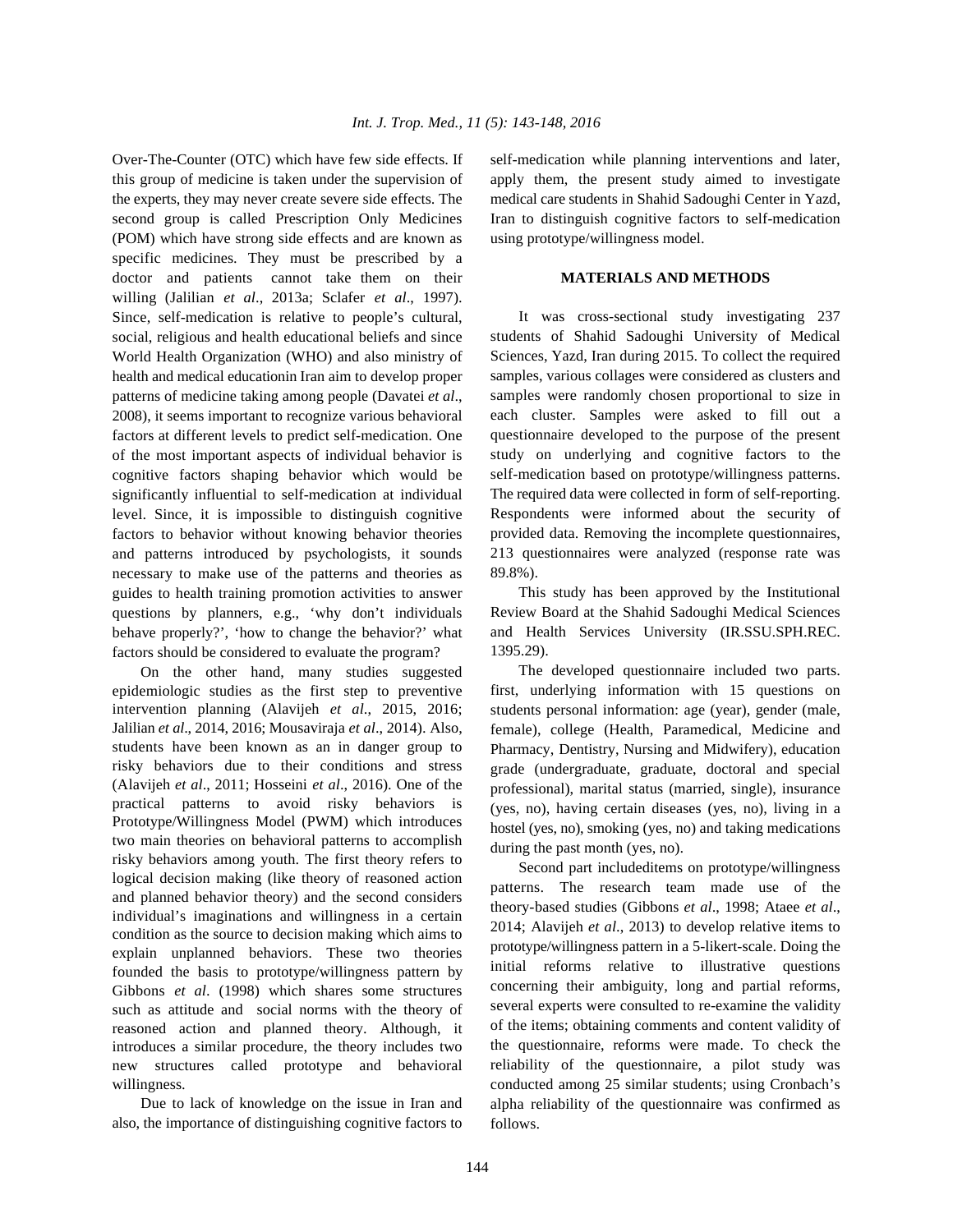Attitude towards self-medication contains five items, **RESULTS** for example, "I am doing self-treatment to save costs. "The higher the scores, the more positive the attitudes of the individual are to self-medication. Cronbach's alpha coefficient of the questionnaire was 0.73. Persuasive subjective norms to self-medication contains four items, for example "self-medication is common among my friends. "Earn a higher score indicates more subjective norms, encouraging self-medication. Cronbach's alpha coefficient was calculated 0.62.

Individuals' prototyping to self-medication includes 8 items to study students' attitudes to those who commit self-medication. Items aim to investigate factors such as being inexperienced, brave, selfish, self-confident, intelligent, lazy, independent and effective. Cronbach's alpha was 0.72.

Behavioral tendencies regarding drug use include the four items to investigate individual's reaction to suggestions to self-medication, for example "I accept and take the medicine." Cronbach's alpha was 0.66.

Self-medication treatment plan also includes four questions. For example, "I want to self-medicate to save costs since next week. "A higher score indicates more behavioral intention to self-medication. Cronbach's alpha coefficient was calculated 0.72. Data were analyzed by SPSS Version 21 using appropriate statistical tests including chi-square, t-test, bivariate correlations and regression at 95% significant level.

The mean age of respondents was 21.9 years [SD: 2.41], ranged from 18-30 years. Almost 45.1% of the participants had self-medication. There was a significant correlation between health insurance and self-medication  $(p = 0.004)$ . In addition was a significant correlation between smoking and self-medication ( $p = 0.003$ ). However, there was no significant difference between self-medication and gender, school of study, educational level, marital status and living in dormitory (Table 1).

Table 2 shows the zero-order correlations. Significance levels at the 0.01 and 0.05 were the criteria for the analysis. As can be seen in Table 3, attitude, subjective norms and prototype variables were statistically significant for predicting self-medication which they were accounted for 41% of the variation in self-medication behavior intention and 15% of the variation in behavior willingness to self-medication.

Finally, a logistic regression (backward stepwise method) building procedure was conducted and finally on 3rd step, the procedure stopped and the best model was selected. Among the constructs, attitude, subjective norm and behavior intention were the most influential predictive factors for self-medication (Table 4).

Table 1: Demographic characteristics influencing on self-medication

| Criteria               | Self-medication Mean (SD), N (%) |             |                           |
|------------------------|----------------------------------|-------------|---------------------------|
|                        | Yes                              | No          | p-values                  |
| Age                    | 21.63(2.14)                      | 22.13(2.60) | $t = 1.519$ , $p = 0.130$ |
| <b>Sex</b>             | 48 (42.9)                        | 64(57.1)    | $X^2 = 0.467$ , p = 0.494 |
| Female                 |                                  |             |                           |
| Male                   | 48 (47.5)                        | 53 (52.5)   |                           |
| <b>School</b>          |                                  |             |                           |
| Health                 | 37(53.6)                         | 32(46.4)    | $X^2 = 4.048$ , p = 0.543 |
| Paramedical            | 22(40)                           | 33(60)      |                           |
| Medicine               | 10(45.5)                         | 12(54.5)    |                           |
| Pharmacology           | 8(44.4)                          | 10(55.6)    |                           |
| Dentist                | 6(31.6)                          | 13(68.4)    |                           |
| Nurse                  | 13(43.3)                         | 17(56.7)    |                           |
| <b>Education level</b> |                                  |             |                           |
| <b>BSc</b>             | 70(48.3)                         | 75(51.7)    | $X^2 = 1.659$ , p = 0.198 |
| MD                     | 26(38.8)                         | 41(61.2)    |                           |
| <b>Marital status</b>  |                                  |             |                           |
| Married                | 1(12.5)                          | 7(87.5)     | $X^2 = 3.554$ , p = 0.059 |
| Single                 | 94 (46.3)                        | 109(53.7)   |                           |
| Living in dormitory    |                                  |             |                           |
| Yes                    | 54 (42.5)                        | 73(57.5)    | $X^2 = 0.827$ , p = 0.363 |
| N <sub>o</sub>         | 42(48.8)                         | 44 (51.2)   |                           |
| <b>Insurance</b>       |                                  |             |                           |
| Yes                    | 65 (39.6)                        | 99 (60.45)  | $X^2 = 8.510$ , p = 0.004 |
| No                     | 31(63.3)                         | 18 (36.7)   |                           |
| <b>Smoking</b>         |                                  |             |                           |
| Yes                    | 11 (84.6%)                       | $2(15.4\%)$ | $X^2 = 8.745$ , p = 0.003 |
| No                     | 85 (42.5%)                       | 115 (57.5%) |                           |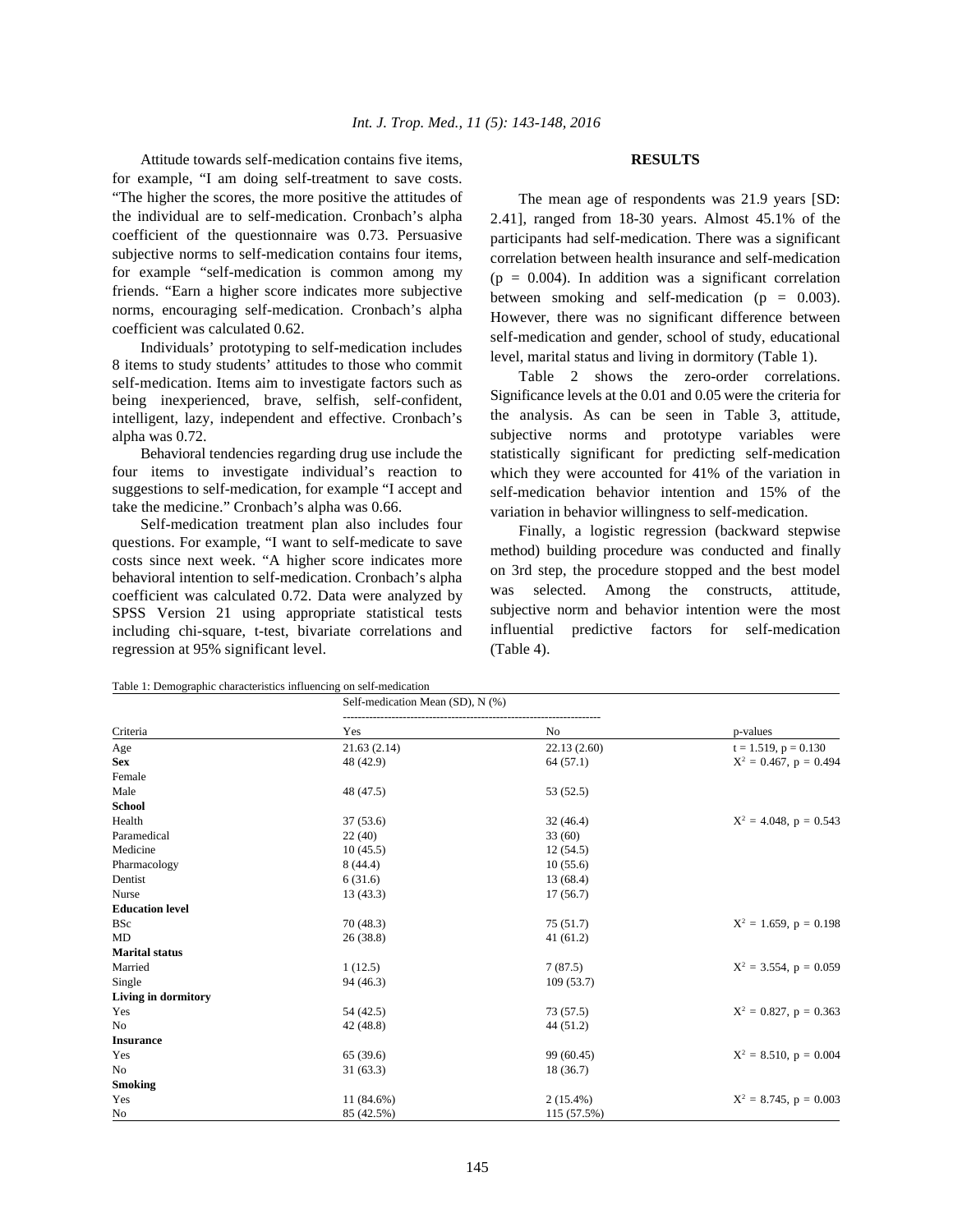Table 2: Correlation between different components of prototype willingness model

| Components                                                            | $X_{1}$   | $X_{2}$   | $X_{3}$   | $X_4$     |
|-----------------------------------------------------------------------|-----------|-----------|-----------|-----------|
| $X_1$ ; Attitude                                                      |           |           |           |           |
| $X_2$ ; Subjective norms                                              | $0.145*$  |           |           |           |
| $X_3$ ; Risk images                                                   | $0.304**$ | $0.222*$  |           |           |
| $X_4$ ; Behavioral willingness                                        | $0.319**$ | $0.206**$ | $0.291*$  |           |
| $X_5$ ; Behavioral intention                                          | $0.560**$ | $0.183**$ | $0.460**$ | $0.353**$ |
| *, **Correlation is significant at the 0.05 and 0.01 level (2-tailed) |           |           |           |           |

Table 3: Hierarchical regression analyses predicting willingness and intention to self-medication by attitude, subjective norms and

| prototype                                           |          |       |       |         |         |
|-----------------------------------------------------|----------|-------|-------|---------|---------|
| Variables                                           | в        | SE(B) | \$    | t-value | p-value |
| Willingness (final model, step 2)                   |          |       |       |         |         |
| Attitude                                            | 0.418    | 0.049 | 0.472 | 8.452   | <0.001  |
| Prototype                                           | 0.265    | 0.047 | 0.316 | 5.655   | < 0.001 |
| Intention (final model, step 1)                     |          |       |       |         |         |
| Attitude                                            | 0.229    | 0.064 | 0.239 | 3.551   | <0.001  |
| Subjective norms                                    | 0.189    | 0.106 | 0.118 | 1.785   | 0.076   |
| Prototype                                           | 0.175    | 0.062 | 0.192 | 2.807   | 0.005   |
| $\mathbf{r}$<br>0.17011<br>$\overline{\phantom{a}}$ | $\cdots$ | 0.001 |       |         |         |

 $R^2 = 0.15, 0.41; F = 12.496, 73.153; p<0.001$ 

Table 4: The correlation between different components of prototype willingness model and self-medication

|                     |            | CI 95% |       |          |
|---------------------|------------|--------|-------|----------|
| Variables           | Odds ratio | Lower  | Upper | p-values |
| Final model, step 3 |            |        |       |          |
| Attitude            | 1.109      | 1.010  | 1.218 | 0.030    |
| Subjective norm     | 1.127      | 0.986  | 1.288 | 0.080    |
| Intention           | 1.181      | 1.057  | 1.320 | 0.003    |

### **DISCUSSION**

Identifying and analyzing the factors associated with self-medication among different groups in society seems very important. It is hoped that analyzing the result from the present study based on given goals, theories and variables in comparison to results from similar studies could introduce some efficient solutions to prevent self-medication in Iran.

Results from the present study suggested that 45.1% of participants reported self-medication. Other similar studies in Iran reported 32-38% of self-medication prevalence (Moghaddam, 2007; Davatei *et al*., 2008; Jalilian *et al*., 2013b). These studies reportedhigher prevalence of self-medication in Iran than other countries. Considering the high prevalence of self-medication it seems necessary to plan educational programs in the field among different segments of society, especially students who are the future of society and the country.

Our findings also showed that self-medication is higher among the uninsured; not having health insurance could make it difficult for people to access medical care services and is a major factor for self-medication. These results are consistent with the findings of similar studies in this area (Jalilian *et al*., 2013a, b). The findings of this study did not suggest a statistically significant relationship between gender and self-medication. Various studies reported different results for the effect of gender. Ahmadi (2007) and Nunes de Melo reported no meaningful relationship between self-medication and gender. However, Figueiras *et al*. (2000) suggested that self-medication was more common among females.

Also no statistically significant relationship was reported between age and self-medication which can be indicative of homogeneity of the study population since there was no large age difference among the participants of the study.

Considering the main goal of the present study, the results indicated that structures such as attitudes, subjective norms and perceptions of risk respectively predicted 41 and 15% of the variance in behavioral intention and behavioral tendencies to self-medication. Pomery showed that the relationship between desire and consumption up to 17-18 years is stronger than the connection between intention and consumption but it is not true at older ages (Pomery *et al*., 2009. Results from the present study indicated that self-medication among Iranian youth was not mainly predicted by behavioral tendencies and structures such as attitudes, subjective norms and notions of risks reported a higher variance of behavioral intention to behavioral tendencies; these results corresponded to the results from Alavijeh *et al*. (2013) which suggested prototype/willingness model as a stronger predicator to behavioral intention to drug abuse.

The findings related to logistic regression analysis showed that the structures such as attitude, subjective norms and intention were more powerful predictors of self-medication. Several studies focused on the importance of mentioned structures to predict behaviors (Jalilian and Emdadi, 2011; Matin *et al*., 2014; Morowatisharifabad *et al*., 2013; Moghadam *et al*., 2012). Therefore it seems essential to consider these factors to planning interventions to get better results.

A limitation of this study was that the required data was gathered through questionnaires (which can always be associated with the percentage of error). Also, reliability of behavioral tendencies structures was relatively low. This study investigated a group of medical students in Yazd, Iran and cannot be generalized to other students.

### **CONCLUSION**

The results showed there is some support to use the prototype willingness model to design and implementing educational programs to reduce self-medication.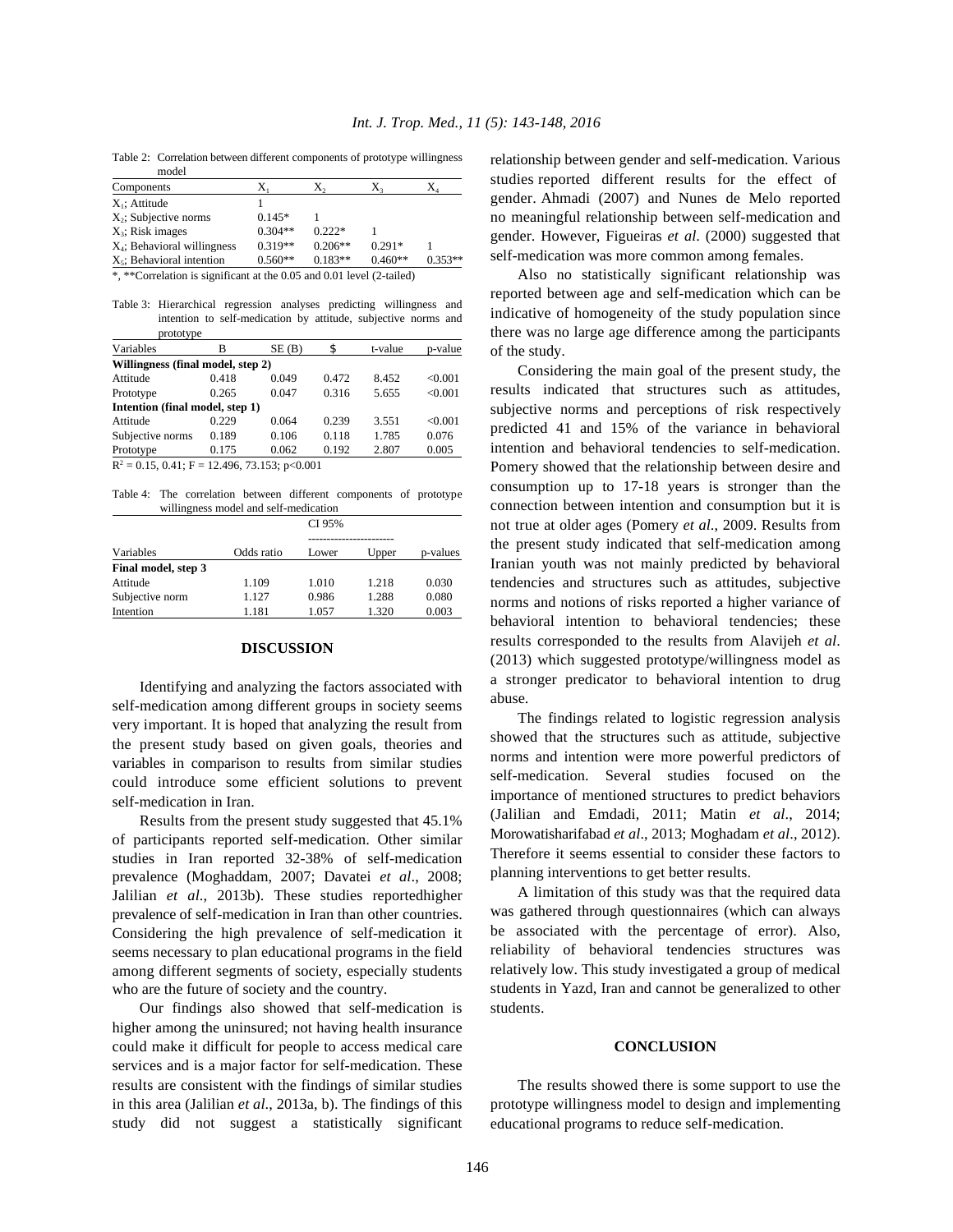This study is a part of research project supported by Shahid Sadoughi Medical Sciences and Health Services University in Yazd, Iran. Wewould like to thank Deputy of Research of Shahid Sadoughi University of Medical Sciences, Yazd, Iran for financial support of this study.

# **REFERENCES**

- Ahmadei, B., M. Mohammadeian and Mahmoodei, 2007. Pattern of medication in people 55 years and older residing in Tehran, Iran. J. Ageing, 2: 421-426.
- Alavijeh, M.M., F. Jalilian, E. Movahed, S. Mazloomy and F.Z. Motlagh *et al*., 2013. Predictors of drug abuse among students with application of Prototype/ Willingness Model. J. Police Med., 2: 111-118.
- Alavijeh, M.M., M. Mahboubi, F. Jalilian, A. Aghaei and A.T. Jouibari, 2015. Factors related to self-breast examination based on health belief model among Iranian women. Res. J. Med. Sci., 9: 105-108.
- Alavijeh, M.M., M.B. Karami F. Jalilian, B. Hamzeh and M. Haghighi *et al*., 2016. Relapse preventative intervention among Iranian addicts based on theory of planned behavior results. Res. J. Appl. Sci., 11: 138-143.
- Alavijeh, M.M., M.N. Zadeh, M. Mostafei, S. Khodarahmi and F. Jalilian *et al*., 2011. Anxiety prevalence survey of 144 students from Payam-E-Nour Boiene Mieandasht University (Isfahan) and its relationship with irritable bowel syndrome in 2011. Govaresh, 16: 83-90.
- Ataee, M., T.A. Jouybari, M.M. Alavijeh, A. Aghaei, M. Mahboubi and F.Z. Motlagh, 2014. Images of methamphetamine users among iranian adolescents: An application of prototype willingness model. Life Sci. J., 11: 224-227.
- Davatei, A., F. Jafarei, M. Samadpoor and K. Tabar, 2008. Survey of medication in ageing of Tehran city. J. Med. Council Islamic Republic Iran, 25: 450-456.
- Doostar S.M. and A.R. Sobhani, 2002. Pattern of drug consumption and its changes during the first trimester of pregnancy. J. Qazvin Univ. Med. Sci., 20: 55-61.
- Figueiras, A., F. Caamano, J.J.G. Otero, 2000. Sociodemographic factors related to self-medication in Spain. Eur. J. Epidemiology, 16: 19-26.
- Gibbons, F.X., M. Gerrard, H. Blanton and D.W. Russell, 1998. Reasoned action and social reaction: Willingness and intention as independent predictors of health risk. J. Personality Social Psychol., 74: 1164-1180.
- **ACKNOWLEDGEMENTS** Hosseini, S.N., M.M. Alavijeh, B.K. Matin, B. Hamzeh and H. Ashtarian *et al*., 2016. Locus of control or self-esteem: Which one is the best predictor of academic achievement in Iranian college students. Iran. J. Psychiatry Behav. Sci., Vol. 10, 10.17795/ijpbs-2602.
	- Jalilian, F. and S. Emdadi, 2011. Factors related to regular undergoing Pap-smear test: application of theory of planned behavior. J. Res. health Sci., 11: 103-108.
	- Jalilian, F., B.K. Matin, M. Ahmadpanah, F. Motlagh, M. Mahboubi and A.A. Eslami, 2014. Substance abuse among college students: Investigation the role of hopelessness. Life Sci. J., 11: 396-399.
	- Jalilian, F., H. Joulaei, M.M. Alavijeh, B. P. Samannezhad *et al*., 2016. Cognitive factors related to cigarettes smoking among college students: An application of theory of planned behavior. Social Sci., 11: 1189-1193.
	- Jalilian, F., S.M.M. Hazavehei, A.A. Vahidinia, M. Jalilian and A. Moghimbeigi, 2013a. Prevalence and related factors for choosing self-medication among pharmacies visitors based on health belief model in Hamadan Province, West of Iran. J. Res. Health Sci., 13: 81-85.
	- Jalilian, F., S.M.M. Hazavehei, A. Vahidinia, A. Moghimbeigi and M.F. Zinat *et al*., 2013b. Study of causes of self-medication among Hamadan Province Pharmacies Visitors. J. Hamedan Univ. Med. Sci., 20: 162-159.
	- Maldonado, J.C., S.D. Melendez and A. Figueras, 2007. Long term effects of an educational intervention on self medication and appropriate drug use in single sex secondary public schools, Quito, Ecuador. Br. J. Clin. Pharmacol., 63: 92-99.
	- Matin, B.K., F. Jalilian, M.M. Alavijeh, H. Ashtarian and M. Mahboubi *et al*., 2014. Using the PRECEDE model in understanding determinants of quality of life among Iranian male addicts. Global J. Health Sci., 6: 19-27.
	- Moghadam, M.B., M.M. Alavijeh and R. Zolghadr, 2012. Knowledge, risk perceptions and behavioral intentions among elementary school teachers of Yazd regarding Hepatitis A. Govaresh, 17: 84-90.
	- Moghaddam, N.A., 2007. Self medication in cold among population above 15 years of age in Babol. J. Babol Univ. Med. Sci., 2: 26-32.
	- Morowatisharifabad, M.A., A.M. Mirzaei, M. Ghaneian, H. Abbasi and S. Golshirzadi *et al*., 2013. Beliefs of refrigerator craftsmen about prevention of health and environmental hazards of chlorofluorocarbons: Application of health belief model. Iran Occup. Health J., 10: 87-95.